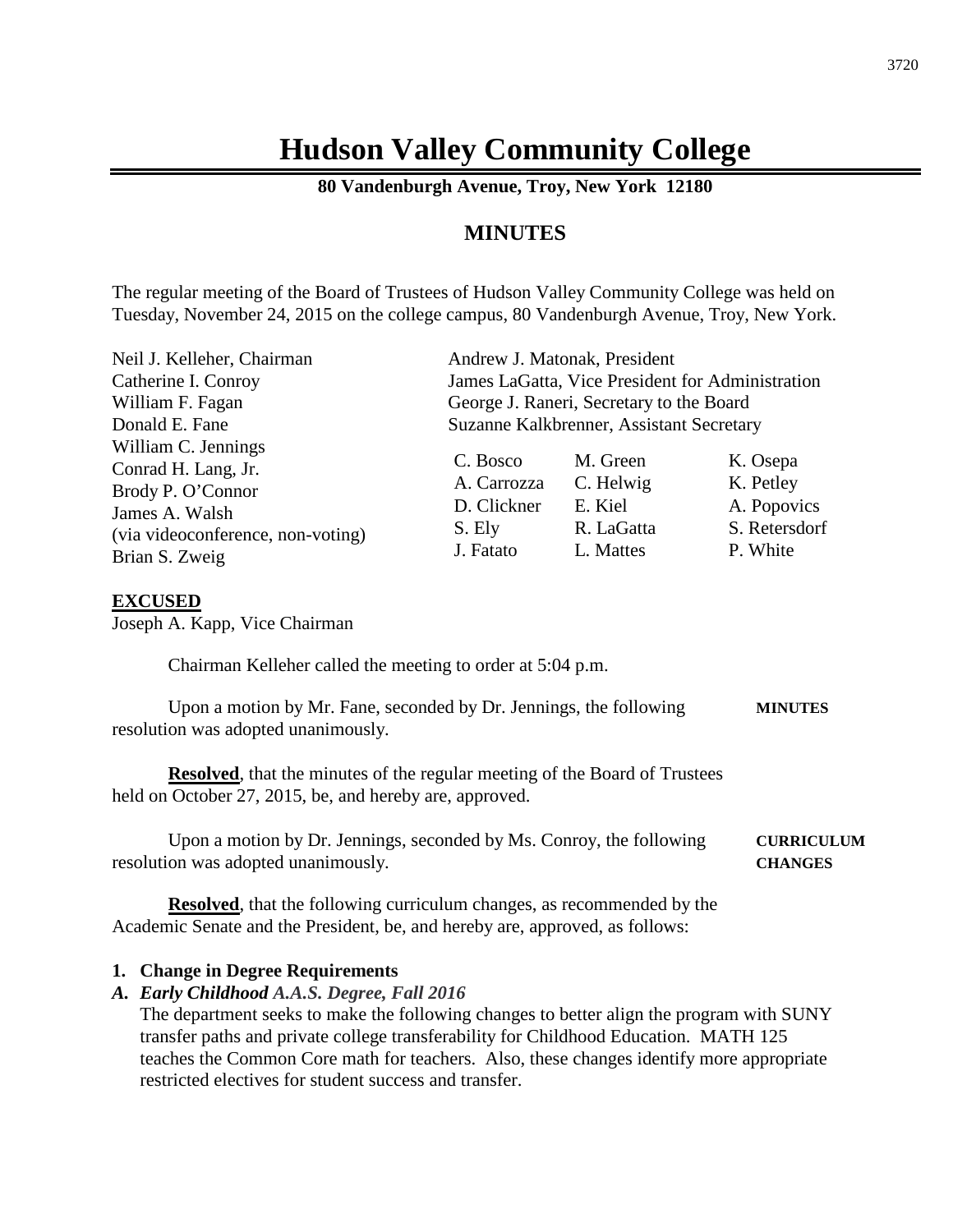| <b>Current:</b>                    | New:                                      |
|------------------------------------|-------------------------------------------|
| BIOL104, "Topics in Biology—The    | Replace BIOL104 with MATH 125,            |
| Environment.                       | "Mathematics for Teaching and             |
|                                    | Learning.                                 |
| <b>Current:</b>                    | New:                                      |
| (1) Restricted Electives: 9 cr.    | (1) Restricted Electives: 6 cr.           |
|                                    | Liberal Arts and Sciences Elective: 3 cr. |
| Note was:                          |                                           |
| *or specific course equivalents as | New note:                                 |
| approved by the department         | (1) Any ECCE, EDUC, or Liberal Arts       |
| chairperson.                       | and Sciences courses.                     |
| (1) Restricted Elective -          |                                           |
| recommended Courses:               |                                           |
| ECCE 101, ECCE 102, ECCE 103,      |                                           |
| ECCE 213, ECCE 214, ECCE 230,      |                                           |
| EDUC 120, EDUC 216, EDUC 217,      |                                           |
| EDUC 218, MATH 125, PSYC 250       |                                           |

#### **2. Deactivation:**

#### *A. Wind Technician Certificate*

This certificate program will be deactivated because it has never had sustained enrollment. GE has an extensive wind turbine facility and program, and there is no demand outside of their venue.

Upon a motion by Mr. Fane, seconded by Mr. Fagan, the following **HVCC FOUNDATION**resolution was adopted unanimously. **NEW DIRECTOR**

# **APPOINTMENTS**

**Resolved**, that the request for approval of new director appointments to the Hudson Valley Community College Foundation, for a term February 1, 2016 to January 31, 2019, as recommended by the Foundation Executive Committee on October 14, 2015, be, and hereby are, approved, as follows:

- a. Anthony Carnevale '85
- b. Cynthia Hollowood '77
- c. Angelica Morris '00

Upon a motion by Mr. Lang, seconded by Mr. Fagan, the following **TROY SRALP, LLC** resolution was adopted unanimously. **LEASE EXTENSION**

**Resolved**, that the request for approval of the following resolution be, and hereby is, approved. The resolution shall read as follows: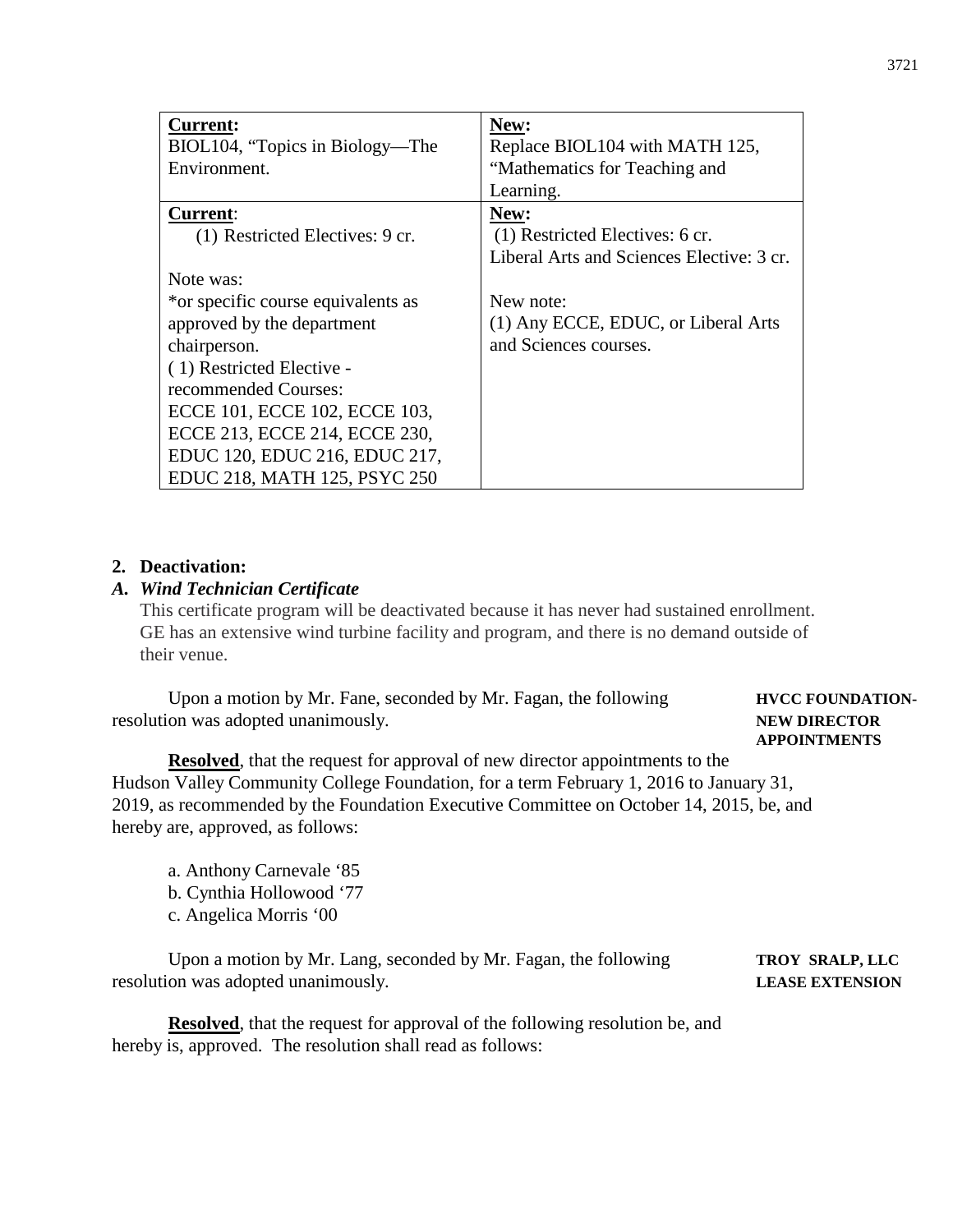#### **RESOLUTION AUTHORIZING THE EXTENTION OF A LEASE SECURING STORAGE SPACE FOR SURPLUS INVENTORY**

**WHEREAS,** On December 31, 2010, Hudson Valley Community College and the County of Rensselaer entered into a 5 year lease with Troy SRALP, LLC for building space located in the Hudson Valley Plaza for the purpose of storing surplus inventory; and

**WHEREAS,** said lease is set to expire on December 31, 2015; and

**WHEREAS**, Both the College and County wish to renew the expiring lease, under the same terms and conditions, for an additional six (6) months after the expiration of the initial term, said extension to terminate on June 30, 2016; now therefore, be it

**RESOLVED,** That the College is hereby authorized to extend the lease for storage space consisting of 9,980 rentable square feet in the Hudson Valley Plaza for an additional sixth months after the expiration of the initial term, with said extension to terminate on June 30, 2016; be it further

**RESOLVED**, that the president shall be further authorized to negotiate and accept, without further Board of Trustees approval, any additional terms and conditions as may be recommended by Counsel.

Upon a motion by Mr. Lang, seconded by Mr. Fagan, the following **CAPITAL**  resolution was adopted unanimously. **CONSTRUCTION—**

**Resolved**, that the request to increase the amount of the capital project **ATHLETIC FIELDS** entitled "Upgrade of Athletic Fields" from \$3,500,000 to \$4,500,000 with fifty percent (50%) from the State of New York and fifty percent (50%) from the Faculty Student Association of Hudson Valley Community College, be, and hereby is, approved.

Mr. Fagan remarked that this project will be a game changer for the college; that this project will do for athletics what the Science Center did for academics. He praised the work of Kristan Pelletier and Justin Hoyt from Athletics; Vice Presidents Joel Fatato and Alexander Popovics; and he and Chairman Kelleher gave special recognition to Ann Carrozza and the Faculty Student Association.

Upon a motion by Mr. Zweig, seconded by Ms. Conroy, the following **CAPITAL**  resolution was adopted, with Mr. Fane abstaining. **CONSTRUCTION—**

**Resolved**, that the request for the award of contract in the amount of **ATHLETIC FIELDS:** \$3,112,105 to Shaker Flats, Inc., for general contracting services, from the capital **GENERAL** project entitled "Upgrade to Athletic Fields," be, and hereby is, approved. **CONTRACTING** 

Upon a motion by Mr. Fane, seconded by Mr. Fagan, the following **CAPITAL** resolution was adopted unanimously. **CONSTRUCTION—**

**UPGRADE TO**

**UPGRADE TO**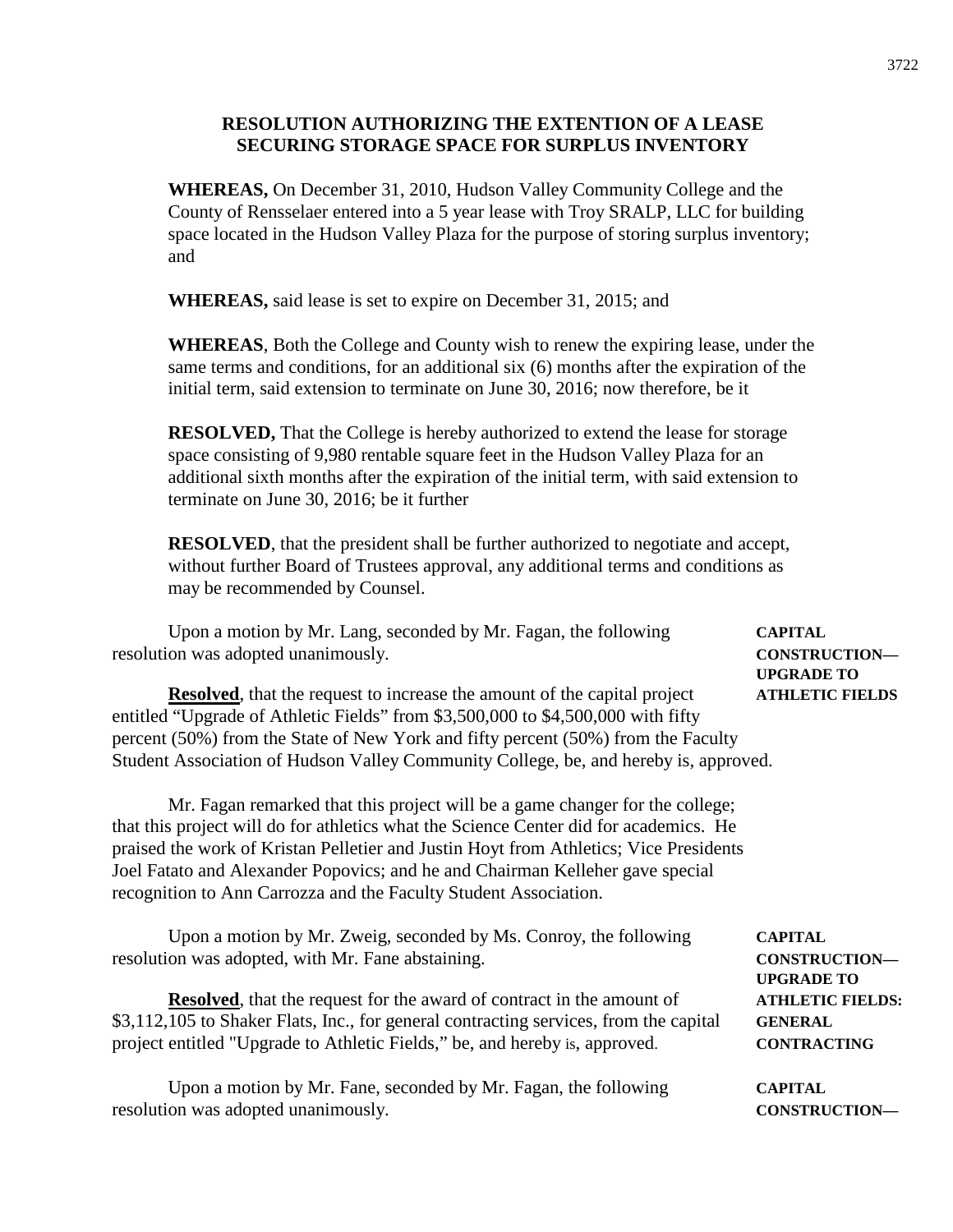**Resolved**, that the request for the award of contract in the amount of **ATHLETIC FIELDS:** \$92,400 to Crisafulli Brothers, Inc., for plumbing contracting services, from the **PLUMBING** capital project entitled "Upgrade to Athletic Fields," be, and hereby is, approved. **SERVICES**

Upon a motion by Ms. Conroy, seconded by Dr. Jennings, the following **CAPITAL**  resolution was adopted unanimously. **CONSTRUCTION—**

**Resolved**, that the request for the award of contract in the amount of **ATHLETIC FIELDS:** \$646,930 to the Comalli Group, for electrical contracting services, from the **ELECTRICAL** capital project entitled "Upgrade to Athletic Fields," be, and hereby is, approved. **SERVICES**

Upon a motion by Mr. Lang, seconded by Mr. Fane, the following **CAPITAL**  resolution was adopted unanimously. **CONSTRUCTION—**

**Resolved**, that the request for the award of contract in the amount of **ATHLETIC FIELDS:** \$41,325 to Tri-Valley Plumbing, Inc., for mechanical contracting services, from the **MECHANICAL** capital project entitled "Upgrade to Athletic Fields," be, and hereby is, approved. **SERVICES**

#### **INFORMATION ITEMS INFORMATION**

The following information items were noted: **ITEMS** 

#### **A. FULL-TIME FACULTY**

1. E.O.C.

|    | Christopher Lanese, Instructor,<br>Welding,<br>f/t appt., eff. $10/26/15$                                           | \$50,000/yr |
|----|---------------------------------------------------------------------------------------------------------------------|-------------|
| 2. | <b>Schools of Business &amp; Engineering and Industrial Technologies</b>                                            |             |
|    | Ryan DeSalvatore, Instructor,<br>Construction, Industrial and Mechanical Technologies,<br>f/t appt., eff. $1/19/16$ | \$48,981/yr |
|    | <b>B. FULL-TIME NON-TEACHING PROFESSIONALS</b>                                                                      |             |
| 1. | Academic Affairs                                                                                                    |             |
|    | Alison Maddock, Advising Specialist,<br>Individual Studies,<br>f/t appt., eff. $11/5/15$                            | \$41,000/yr |
|    | Christine Puleo, Advising Specialist,<br>Individual Studies,<br>f/t appt., eff. $11/5/15$                           | \$41,000/yr |
|    |                                                                                                                     |             |

**UPGRADE TO**

**UPGRADE TO**

**UPGRADE TO**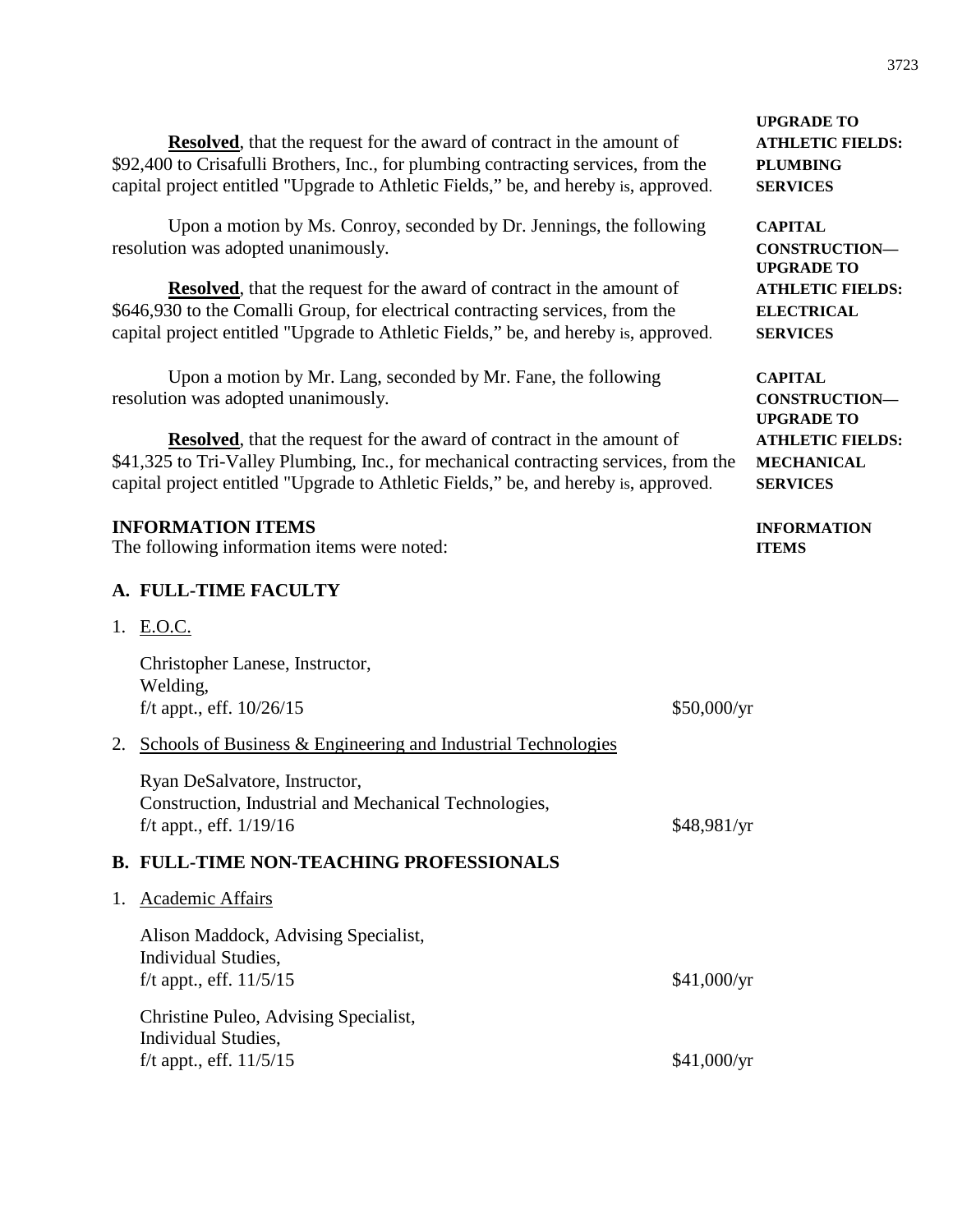|    | 2. Enrollment Management and Student Development                                                                                        |              |
|----|-----------------------------------------------------------------------------------------------------------------------------------------|--------------|
|    | John Kibbe, Assistant Men's Basketball Coach,<br>f/t temp. appt., eff. $10/26/15$                                                       | \$1000/yr    |
|    | Edward Pierce, Assistant Men's Basketball Coach,<br>f/t temp. appt., eff. $10/26/15$                                                    | \$2500/yr    |
| 3. | <b>Technology, Institutional Assessment and Planning</b>                                                                                |              |
|    | Darren Ceccucci, Microcomputer Technician,<br>Information Technology Services,<br>f/t appt., eff. $11/13/15$ or thereafter              | \$35,000/yr  |
|    | <b>C. PART-TIME FACULTY</b>                                                                                                             |              |
|    | 1. E.O.C.                                                                                                                               |              |
|    | John Izzo, Instructor,<br>Welding,<br>p/t appt., eff. 10/26/15                                                                          | \$39.23/hr   |
| 2. | <b>Schools of Business &amp; Engineering and Industrial Technologies</b>                                                                |              |
|    | Gene Murphy, Instructor,<br>Automotive, Manufacturing and Electrical Engineering Technologies<br>(HS Model)<br>p/t appt., eff. 10/21/15 | \$0          |
|    | D. PART-TIME NON-TEACHING PROFESSIONALS                                                                                                 |              |
| 1. | Administration                                                                                                                          |              |
|    | Kathryn Laberge, Technical Assistant,<br>Human Resources,<br>$p/t$ appt., eff. $10/19/15$                                               | \$18.00/hr   |
|    | E. CLASSIFIED STAFF                                                                                                                     |              |
| 1. | Administration                                                                                                                          |              |
|    | Anthony Finnerty, Mail and Supply Clerk,<br>Finance,<br>f/t appt., eff. $11/11/15$ or thereafter                                        | \$12.9108/hr |
|    | Joseph Krug, Motor Equipment Operator Light,<br>Physical Plant,<br>f/t appt., eff. $11/13/15$ or thereafter                             | \$13.5299/hr |
|    |                                                                                                                                         |              |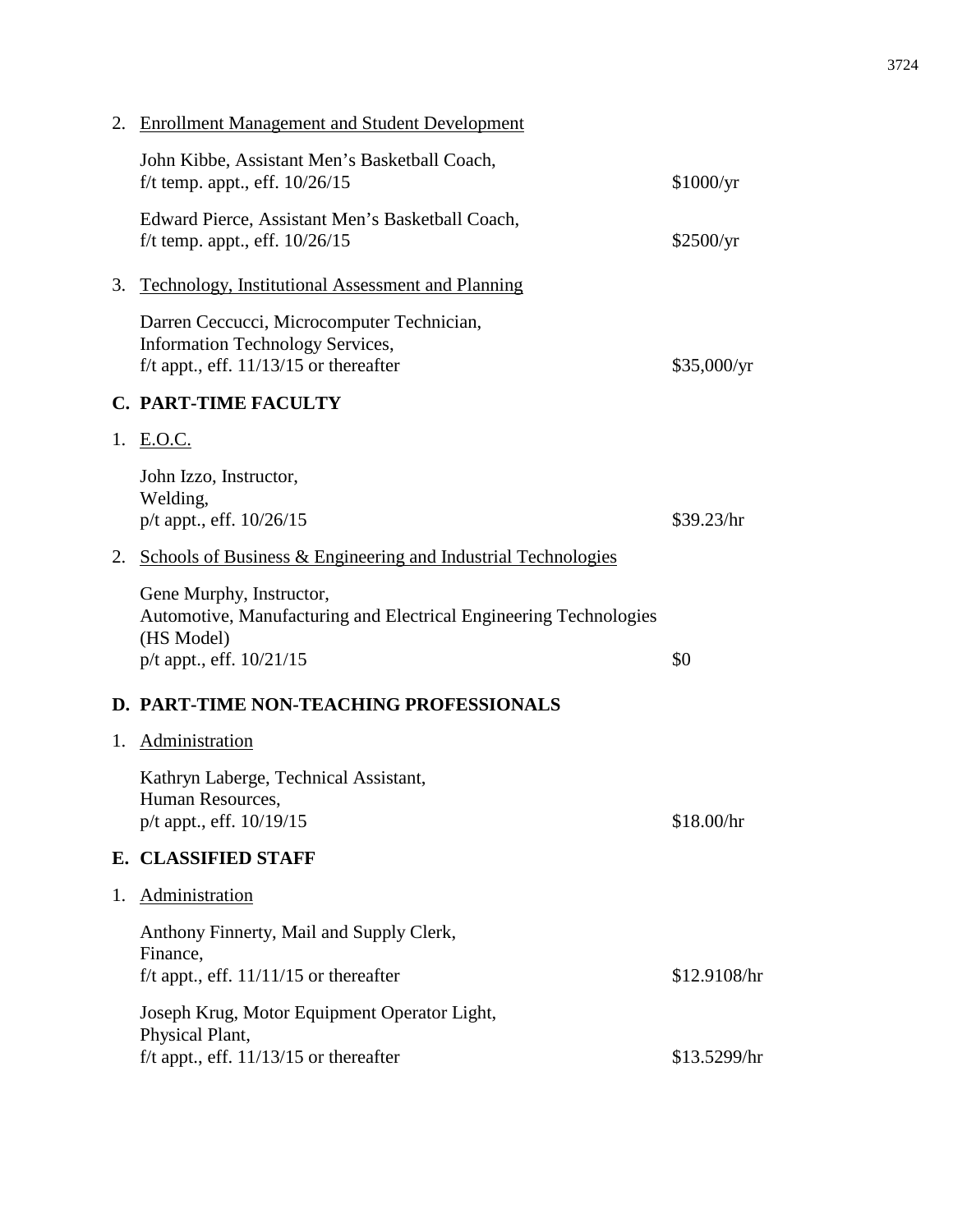|    | Joshua Moore, Electrician,<br>Physical Plant,<br>f/t appt., eff. $11/13/15$ or thereafter        | \$18.4886/hr |
|----|--------------------------------------------------------------------------------------------------|--------------|
| 2. | <u>E.O.C.</u>                                                                                    |              |
|    | John Mundell, Custodial Worker,<br>Physical Plant,<br>f/t appt., eff. $11/3/15$ or thereafter    | \$12.6105/hr |
| 3. | Finance                                                                                          |              |
|    | Michele Nebral, Principal Account Clerk,<br>Finance,<br>f/t appt., eff. $11/12/15$ or thereafter | \$18.2200/hr |
|    | Lynn Thibeault, Principal Account Clerk,<br>Finance,<br>f/t appt., eff. $11/12/15$ or thereafter | \$18.2200/hr |

#### **F. RESIGNATIONS**

- 1. Annette Audi, Budget Analyst, Finance, eff. 11/3/15
- 2. Anthony Salamone, Photographic Specialist, Graphics, eff. 10/30/15

#### **G. UNPAID LEAVES OF ABSENCE**

- 1. Carla Gleason, Advising Specialist, Liberal Arts & Sciences, eff. 12 weeks following FMLA, ending through 9/1/16 or thereafter.
- 2. Kristen Riegel, Advising Specialist, Liberal Arts & Sciences, eff. 12 weeks following FMLA, ending through 9/1/16 or thereafter.

#### **H. ALCOHOLIC BEVERAGE REQUESTS**

- 1. BOT/Foundation Board Holiday Reception, 12/15/15
- 2. 2016 Advisory Committee Reception, 4/6/16

#### **I. HVCC MONTHLY FINANCIAL REPORTS**

- 1. Current Unrestricted Fund Revenues & Expenditures, period ending 10/31/15
- 2. Grant Expenditures by Object, period ending 10/31/15

#### **J. HVCC FOUNDATION, INC., GIFT ACCEPTANCE REPORTS**

- 1. In-Kind Gift Schedule, July 1, 2014 through June 30, 2015
- 2. Gift of \$1,000+ Schedule, July 1, 2014 through June 30, 2015
- 3. Giving by Campaign and Fund Contributions Received July 1, 2014 through June 30, 2015